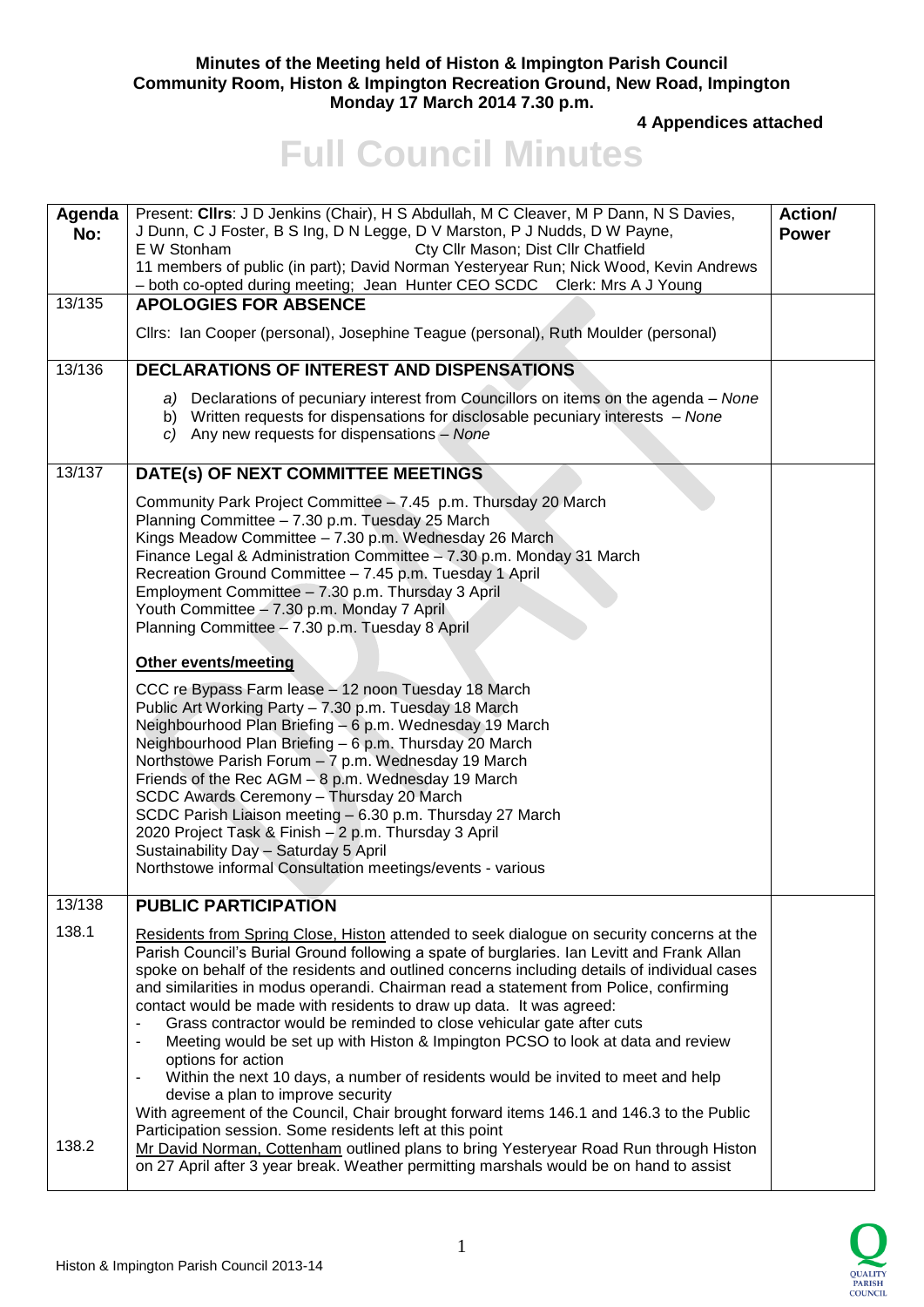| 138.3  | some of the vehicles onto the Green. No Traffic Road Closure Order in place. Noted a<br>cycling event on same day starting off and finishing at IVC<br>Jean Hunter, Invited Speaker SCDC Chief Executive Mrs Hunter started with an update on<br>the recently endorsed draft Local Plan, highlighting:<br>Full Council endorsed; some City Council commonalities<br>A 2-stage hearing to follow, firstly looking at the joint issues, then from Sept/Oct the<br>parts affecting South Cambs. Inspector expected to report February 2015 following<br>presentation of consultation responses and associated meetings<br>If further work required, may be a further 6-12 month delay<br>$\blacksquare$<br>Plan expected to carry more weight as we go through the next stage<br>Planning Appeals are coming forward due to the absence of a 5 year housing supply<br>CIL Consultation further round required by law, coming to Parish Councils in April 2014<br>Station Area the draft Local Plan is expected to have an effect on the planning application<br>in that area, as the Planning Inspectorate is likely to give weight to the draft plan<br>Green Bin Collection proposals to cut out 3 rounds per year. Mrs Hunter confirmed there<br>were no plans to phase green bin collections out altogether. Concerns voiced over<br>environmental message of cutting green bin collection, Jean Hunter advised SCDC had<br>made a decision in principle only and remained happy to take Parish Council views.<br><b>Local Support Grant Residents had challenged the District Council's statement it had not</b><br>known the level of grant. Mrs Hunter explained the effect of budget cuts on SCDC and the<br>belief Parish Councils need to adjust budgets in case of capping in future years<br>Budget Caps of 2% Mrs Hunter confirmed SCDC unlikely to go to referendum on increased<br>budgets. Next year likely to be set at 0% increase. Having lost more than half the<br>government grant in 3 years SCDC needs to become non-dependent on Government<br>grants every year<br>Street Lights Mrs Hunter confirmed SCDC looking at developing a long term maintenance<br>programme for its street light (51 in Histon & Impington)<br>Officer feedback protocol Any praise or problems with officer contact to be reported to Mrs<br>Hunter direct and she would be pleased to receive the feedback and investigate where<br>there are delays.<br>Planning Issues following concern over the design for a "gateway" to Cambridge, Mrs<br>Hunter agreed to take back concerns to the Case Officer for Orchard Park and Darwin<br>Green. Mrs Hunter outlined difficulties in retaining Planning Officers and current<br>recruitment issues<br>Neighbourhood Notification Mrs Hunter agreed to ensure the views expressed are fed into<br>a review of the process for ensuring all relevant neighbours notified on planning<br>applications<br>City Deal £500m of funding for local infrastructure - Although details not yet seen, Mrs<br>Hunter indicated that if significant "strings" or risks involved e.g. borrowing, the three<br>Councils involved would need to give serious consideration to the offer<br>Standing Orders re-instated for rest of agenda |  |
|--------|---------------------------------------------------------------------------------------------------------------------------------------------------------------------------------------------------------------------------------------------------------------------------------------------------------------------------------------------------------------------------------------------------------------------------------------------------------------------------------------------------------------------------------------------------------------------------------------------------------------------------------------------------------------------------------------------------------------------------------------------------------------------------------------------------------------------------------------------------------------------------------------------------------------------------------------------------------------------------------------------------------------------------------------------------------------------------------------------------------------------------------------------------------------------------------------------------------------------------------------------------------------------------------------------------------------------------------------------------------------------------------------------------------------------------------------------------------------------------------------------------------------------------------------------------------------------------------------------------------------------------------------------------------------------------------------------------------------------------------------------------------------------------------------------------------------------------------------------------------------------------------------------------------------------------------------------------------------------------------------------------------------------------------------------------------------------------------------------------------------------------------------------------------------------------------------------------------------------------------------------------------------------------------------------------------------------------------------------------------------------------------------------------------------------------------------------------------------------------------------------------------------------------------------------------------------------------------------------------------------------------------------------------------------------------------------------------------------------------------------------------------------------------------------------------------------------------------------------------------------------------------------------------------------------------------------------------------------------------------------------------------------------------------------------------------------------------------------------------------------------------------------------------------------------------------------------------------------------------------------------------------------------------|--|
| 13/139 | TO APPROVE minutes of the Meeting held 17 February 2014                                                                                                                                                                                                                                                                                                                                                                                                                                                                                                                                                                                                                                                                                                                                                                                                                                                                                                                                                                                                                                                                                                                                                                                                                                                                                                                                                                                                                                                                                                                                                                                                                                                                                                                                                                                                                                                                                                                                                                                                                                                                                                                                                                                                                                                                                                                                                                                                                                                                                                                                                                                                                                                                                                                                                                                                                                                                                                                                                                                                                                                                                                                                                                                                                   |  |
|        | Minute 129.6 changed from 7 March to 7 April, with this noted proposed Cllr Ing, seconded<br>Cllr Stonham all in favour to accept as a true record of meeting                                                                                                                                                                                                                                                                                                                                                                                                                                                                                                                                                                                                                                                                                                                                                                                                                                                                                                                                                                                                                                                                                                                                                                                                                                                                                                                                                                                                                                                                                                                                                                                                                                                                                                                                                                                                                                                                                                                                                                                                                                                                                                                                                                                                                                                                                                                                                                                                                                                                                                                                                                                                                                                                                                                                                                                                                                                                                                                                                                                                                                                                                                             |  |
| 13/140 | <b>MATTERS ARISING FROM PREVIOUS MEETING</b>                                                                                                                                                                                                                                                                                                                                                                                                                                                                                                                                                                                                                                                                                                                                                                                                                                                                                                                                                                                                                                                                                                                                                                                                                                                                                                                                                                                                                                                                                                                                                                                                                                                                                                                                                                                                                                                                                                                                                                                                                                                                                                                                                                                                                                                                                                                                                                                                                                                                                                                                                                                                                                                                                                                                                                                                                                                                                                                                                                                                                                                                                                                                                                                                                              |  |
|        | Actions List provided to all (Appendix 1)<br>Agreed to transfer all old items to relevant Committees for action                                                                                                                                                                                                                                                                                                                                                                                                                                                                                                                                                                                                                                                                                                                                                                                                                                                                                                                                                                                                                                                                                                                                                                                                                                                                                                                                                                                                                                                                                                                                                                                                                                                                                                                                                                                                                                                                                                                                                                                                                                                                                                                                                                                                                                                                                                                                                                                                                                                                                                                                                                                                                                                                                                                                                                                                                                                                                                                                                                                                                                                                                                                                                           |  |
| 13/141 | <b>CO-OPTION TO PARISH COUNCIL</b>                                                                                                                                                                                                                                                                                                                                                                                                                                                                                                                                                                                                                                                                                                                                                                                                                                                                                                                                                                                                                                                                                                                                                                                                                                                                                                                                                                                                                                                                                                                                                                                                                                                                                                                                                                                                                                                                                                                                                                                                                                                                                                                                                                                                                                                                                                                                                                                                                                                                                                                                                                                                                                                                                                                                                                                                                                                                                                                                                                                                                                                                                                                                                                                                                                        |  |
|        | Letter of resignation from Jonathan Dixon received and accepted. Vacancy would be<br>advertised. Letters of application from Nick Wood and Kevin Andrews received and copied<br>to all. Proposed Cllr Cleaver, seconded Cllr Payne to co-opt to Council. All in favour and<br>agreed. Declarations of Acceptance of Office signed. Register of Interests form to be<br>completed within 28 days. Cllrs Wood and Andrews took part in rest of meeting<br>Committee vacancies to roll over to AGM                                                                                                                                                                                                                                                                                                                                                                                                                                                                                                                                                                                                                                                                                                                                                                                                                                                                                                                                                                                                                                                                                                                                                                                                                                                                                                                                                                                                                                                                                                                                                                                                                                                                                                                                                                                                                                                                                                                                                                                                                                                                                                                                                                                                                                                                                                                                                                                                                                                                                                                                                                                                                                                                                                                                                                           |  |

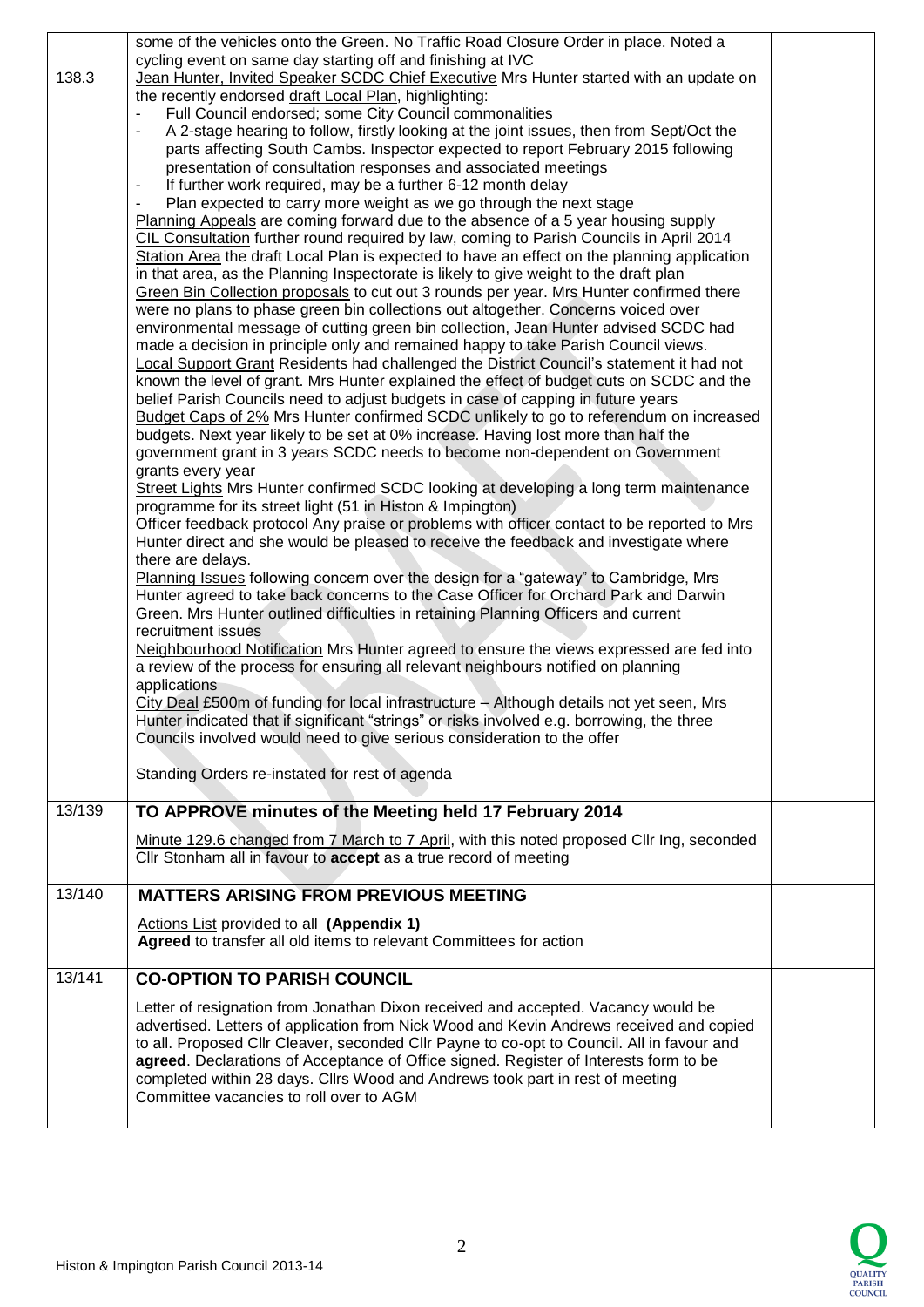| 13/142 | <b>TO RECEIVE REPORTS</b>                                                                                                                                              |              |
|--------|------------------------------------------------------------------------------------------------------------------------------------------------------------------------|--------------|
|        |                                                                                                                                                                        |              |
| 142.1  | County Clirs and District Councillors Reports: County Council written report for                                                                                       |              |
|        | January accepted from Cty Cllr Jenkins covering: MHIS update; Street lighting; Local                                                                                   |              |
|        | matters. Additional item raised by Cty Cllr Mason consideration of City Deal at County                                                                                 |              |
|        | Council, felt to be a rushed decision; Scrutiny issues to be carried forward by new                                                                                    |              |
|        | Committees; Notice of motion on Guided Bus put forward by Cllr Mason for meeting due 25                                                                                |              |
|        | March 2014. Street Light Replacement agreed to list all outstanding issues and request                                                                                 |              |
|        | meeting with Balfour Beatty/County Council to review                                                                                                                   |              |
|        | District Council written report accepted from Dist Cllr Chatfield covering: Annual Budget                                                                              |              |
|        | setting; Local Plan; Orchard Park; Northstowe; Police; Mobile Warden Scheme. No                                                                                        |              |
| 142.2  | additional discussion                                                                                                                                                  |              |
|        | Clerks Report (Pg 1 & 2) (Appendix 2) accepted. Additional discussion on:                                                                                              |              |
|        | Stall on Green, Histon Feast 5 July 2014 Agreed to take a stall. It was confirmed the hire<br>charge was waived for the Parish Council. April agenda to discuss topics | April agenda |
|        | Neighbourhood Watch it was acknowledged that costs were involved in support of the                                                                                     |              |
|        | village co-ordinator role. To be considered as part of the Neighbourhood Plan work.                                                                                    |              |
|        | <b>Lighting Columns Cllr Nudds confirmed a storage site had been identified</b>                                                                                        |              |
|        | Clerks All office staff would soon be qualified Clerks. Noted that Working Party meetings                                                                              |              |
|        | with outside agency attendees required clerking                                                                                                                        |              |
| 142.3  | Chairman's Report (Appendix 3). Additional discussion on:                                                                                                              |              |
|        | Station House Agreed meeting to be set up with owner of Station House                                                                                                  |              |
|        | Guided Bus reports that trespassers in Station House and Crossing Keepers Hut were                                                                                     |              |
|        | arriving on Guided Bus                                                                                                                                                 |              |
|        | Street Lights Noted County Council Cottenham Road columns yet to be replaced                                                                                           |              |
| 142.4  | Other Committee Chair reports/items                                                                                                                                    |              |
| 142.5  | Recreation Ground Committee next meeting due 1 April                                                                                                                   |              |
|        | Community Facilities (Park Project) Committee Informal meeting held. Next Committee                                                                                    |              |
| 142.6  | meeting due 20 March. Noted meeting with Stephen Conrad due 18 March 2014                                                                                              |              |
|        | Environment Committee next meeting due 22 April                                                                                                                        |              |
|        | SCDC Sustainability (item 130.5). Noted a Councillor was required as contact. All agreed                                                                               |              |
| 142.7  | Cllr Moulder, if she was willing                                                                                                                                       |              |
| 142.8  | Employment Committee next meeting due 3 April 2014                                                                                                                     |              |
| 142.9  | Kings Meadow Committee next meeting due 26 March 2014                                                                                                                  |              |
|        | Youth Committee next meeting due 7 April. Cllr Abdullah confirmed IVC had agreed to                                                                                    |              |
| 142.10 | support the drop in sessions after the Easter break<br>Public Art Working Party update. Meeting due 18 March 2014. Cllr Payne confirmed the                            |              |
|        | gate for Homefield Park is due to be installed mid-April. A formal opening event will be                                                                               |              |
|        | organised. An update on public art monies from Bellway Homes awaited, Jean Hunter had                                                                                  |              |
|        | agreed to follow up                                                                                                                                                    |              |
| 142.11 | Christmas Lights WP Cllr Marston reported on proposals drawn up at a recent meeting. To                                                                                |              |
| 142.12 | be reported at Environment Committee 22 April 2014                                                                                                                     |              |
|        | Neighbourhood Plan Task & Finish 2 workshop dates due 19 and 20 March. Noted SCDC                                                                                      |              |
|        | has an officer able to assist with a plan, Claire Gibbons                                                                                                              |              |
|        |                                                                                                                                                                        |              |
| 13/143 | TO ACCEPT COMMITTEE REPORTS note actions and agree                                                                                                                     |              |
| 143.1  | Planning Committee draft minutes 25 February and 11 March provided to all and accepted.                                                                                |              |
|        | Next meeting due 25 March, then 8 April                                                                                                                                |              |
| 143.2  | Highways Committee draft minutes 6 March provided to all and accepted. Next meeting                                                                                    |              |
|        | due 22 May.                                                                                                                                                            |              |
|        | A14 Joint Statement with Girton PC Jean Hunter agreed to a letter of support re noise and                                                                              |              |
|        | pollution protection                                                                                                                                                   |              |
|        | Bus Shelter Cambridge Road County Council ask for agreement to supplied designs, to be                                                                                 |              |
|        | provided to ensure stop is DDA compliant. Proposed Cllr Legge, seconded Cllr Foster all in                                                                             |              |
|        | favour to advise that the Parish Council are concerned about a flat roof design in a wooded                                                                            |              |
|        | area, and about the urban appearance of the shelter. Flexibility to be requested, with                                                                                 |              |
|        | acceptance as the default                                                                                                                                              |              |
| 143.3  | Drainage Working Party (Appx 4) Report accepted. A walkabout had followed, with SCDC                                                                                   |              |
|        | Drainage Manager. Notes to be circulated                                                                                                                               |              |
| 13/144 | TO RECEIVE Finance & Administration Report (all Appx 2 Pgs 3 & 4)                                                                                                      |              |
|        |                                                                                                                                                                        |              |
| 144.1  | Delegated payment of accounts noted                                                                                                                                    |              |